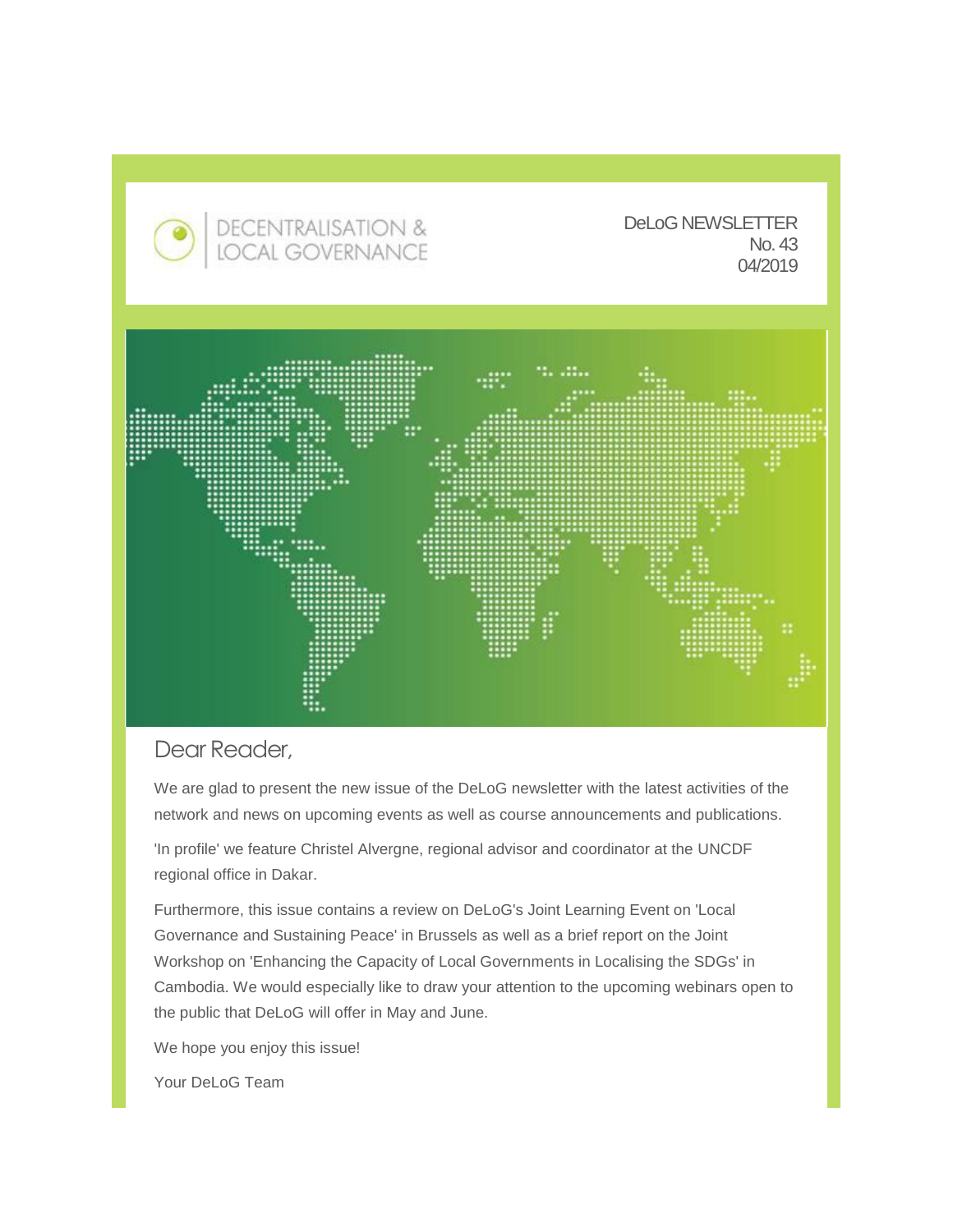# DeLoG Activities

In Profile - Interview with Christel Alvergne (UNCDF)



Christel Alvergne is regional advisor and regional coordinator at the UNCDF (United Nations Capital Development Fund) regional office in Dakar. In this interview, Christel discusses UNCDF's approaches and policies regarding the importance and relevance of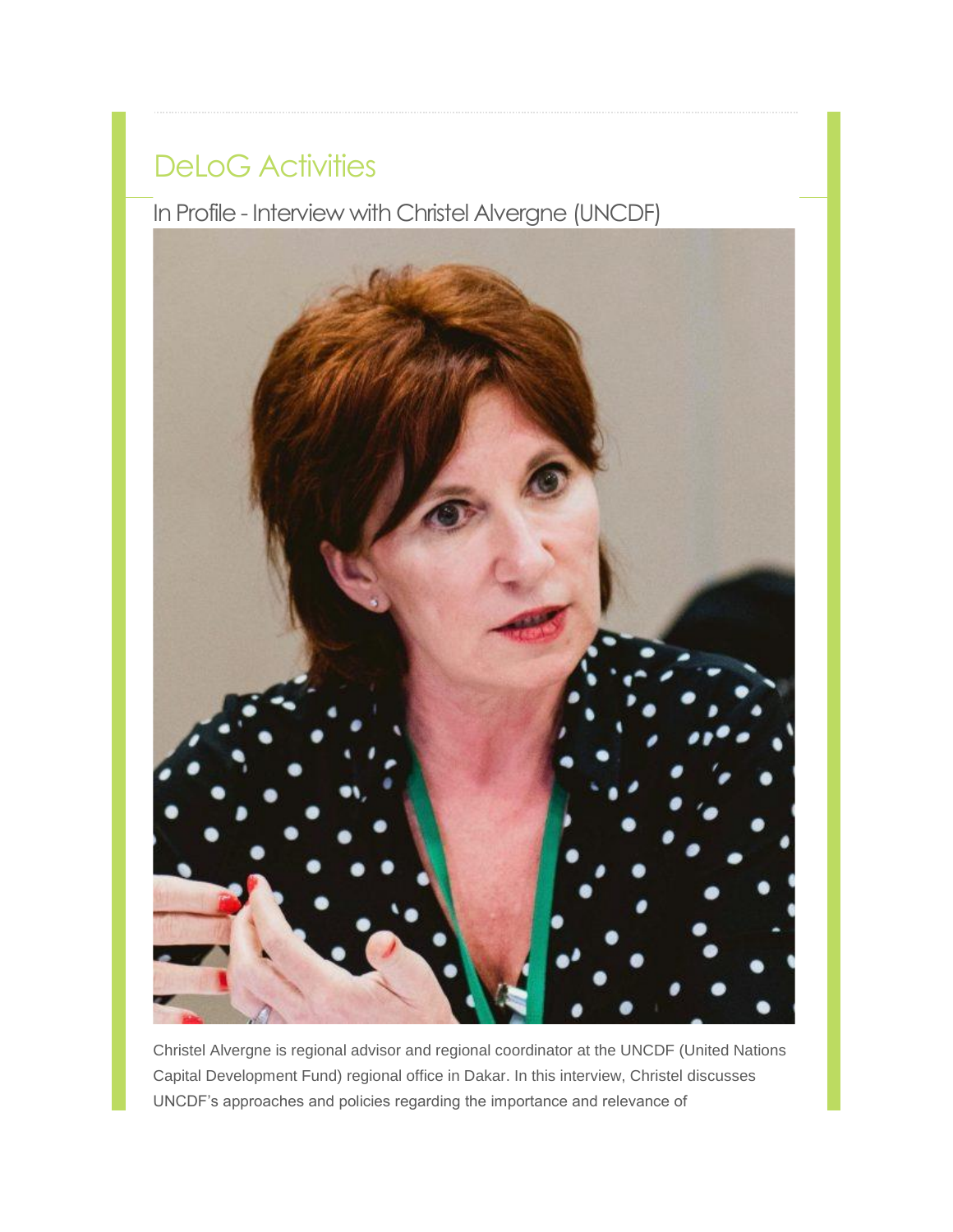Decentralisation and Local Governance and the main challenges for Western and Central Africa in this field. Further, she explains how decentralisation and democratic local governance play a role in the local economic development and inclusive finance and shares future topics of the UNCDF in this area. Christel also elaborates on her highlights of being a DeLoG member and where she sees opportunities to continue and deepen the cooperation between the UNCDF and the DeLoG Network.

# DeLoG Joint Learning Event on 'Local Governance and Sustaining Peace' Took Place in Brussels



DeLoG conducted a joint learning event, providing insights on the nexus between local governance and sustaining peace in fragile and conflict-affected settings. The event was jointly organised by the DeLoG Secretariat, UNDP, UNICEF and the Swiss Development Cooperation and took place on 12-15 March in Brussels, hosted by the Belgian Development Agency, Enabel.

Joint Workshop on 'Enhancing the Capacity of Local Governments in Localising the SDGs' in Cambodia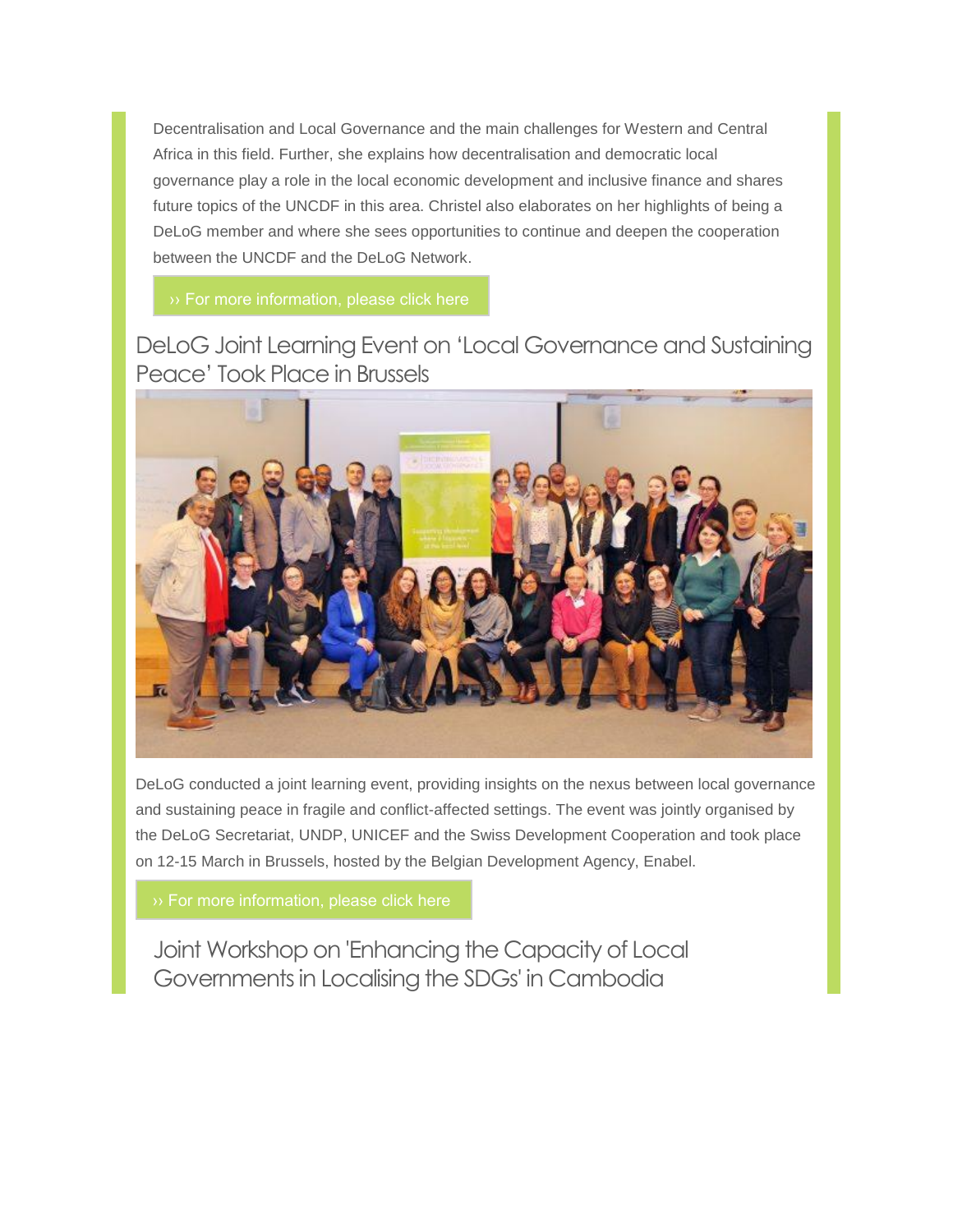

In early April DeLoG conducted a joint workshop on 'Enhancing the Capacity of Local Governments in Localising the Sustainable Development Goals' in Siem Reap, Cambodia. It was hosted by the National League of Local Councils of Cambodia. Other organisers were UCLG (United Cities and Local Governments), the Asian Development Bank (ADB), UCLG ASPAC (United Cities and Local Governments Asia Pacific), LOGIN Asia (Local Governance Initiative and Network Asia), and the Federation of Canadian Municipalities (FCM). The workshop aimed to enhance the capacity of local governments and their associations in contributing to the achievement of the SDGs in their respective countries and enable local government representatives to contribute to the preparation of Voluntary National Reviews for the High Level Political Forum on Sustainable Development.

# Upcoming DeLoG Webinars Open to Public



In the context of the currently ongoing e-learning course 'Enhancing Development Effectiveness for Decentralisation and Local Governance', DeLoG will offer two webinars open to public.The first webinar on 'Localising the SDGs' will be held in the 3rd week of May. The second webinar will be conducted in the 1st week of June and will disucss the topic of 'Local Governance in Fragile and Conflict-Affected Settings'. Date and time will be published soon on our website.

14th DeLoG Annual Meeting in Bern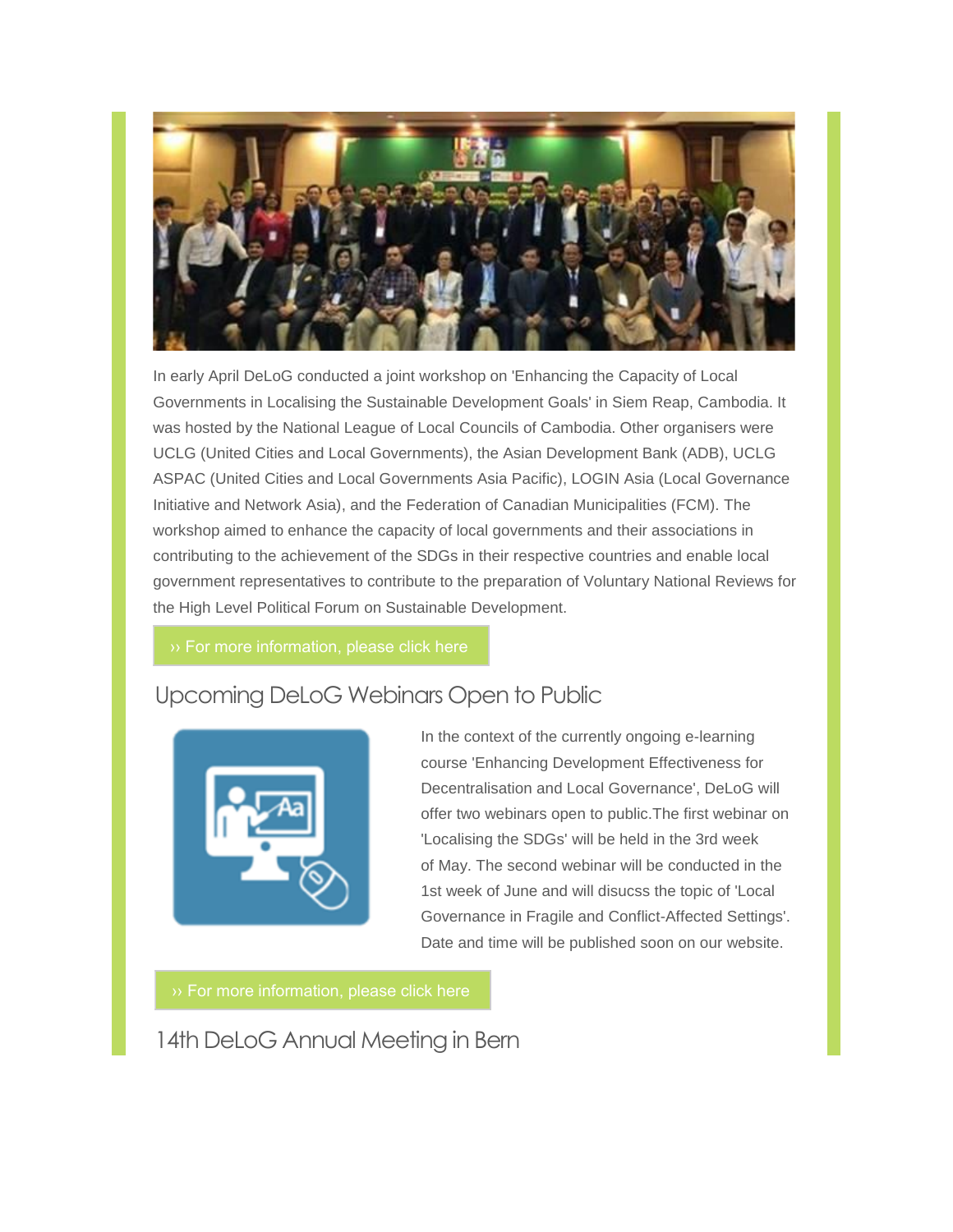

The 14th Annual Meeting of the DeLoG-Network is coming up soon! The event will be hosted by the Swiss Agency for Development and Cooperation (SDC) and will be taking place from 20-22 May, 2019, in Bern, Switzerland. Apart from the special focus on SDG16 the meeting will also deal with the four focus

topics of the network which are Localising the SDGs, Urban & Territorial Governance, DLG in Fragile Contexts and Local & Fiscal Decentralisation.

# News from Our Members and Partners

UCLG: The II World Forum of Local Governments Showcases Local Policies Committed to 2030 Agenda

The II World Forum of Local Governments, that took place in Seville from January 24 to 26, is an international meeting that gathers local governments' representatives from around the World to debate and analyse the challenges that cities face.

In the debates that took place in these three days, the key was to develop joint



sustainability action plans as well as criteria for a new model of governance.

Venice 2030: the Conclusions of the Multi-Stakeholder Dialogue Are Online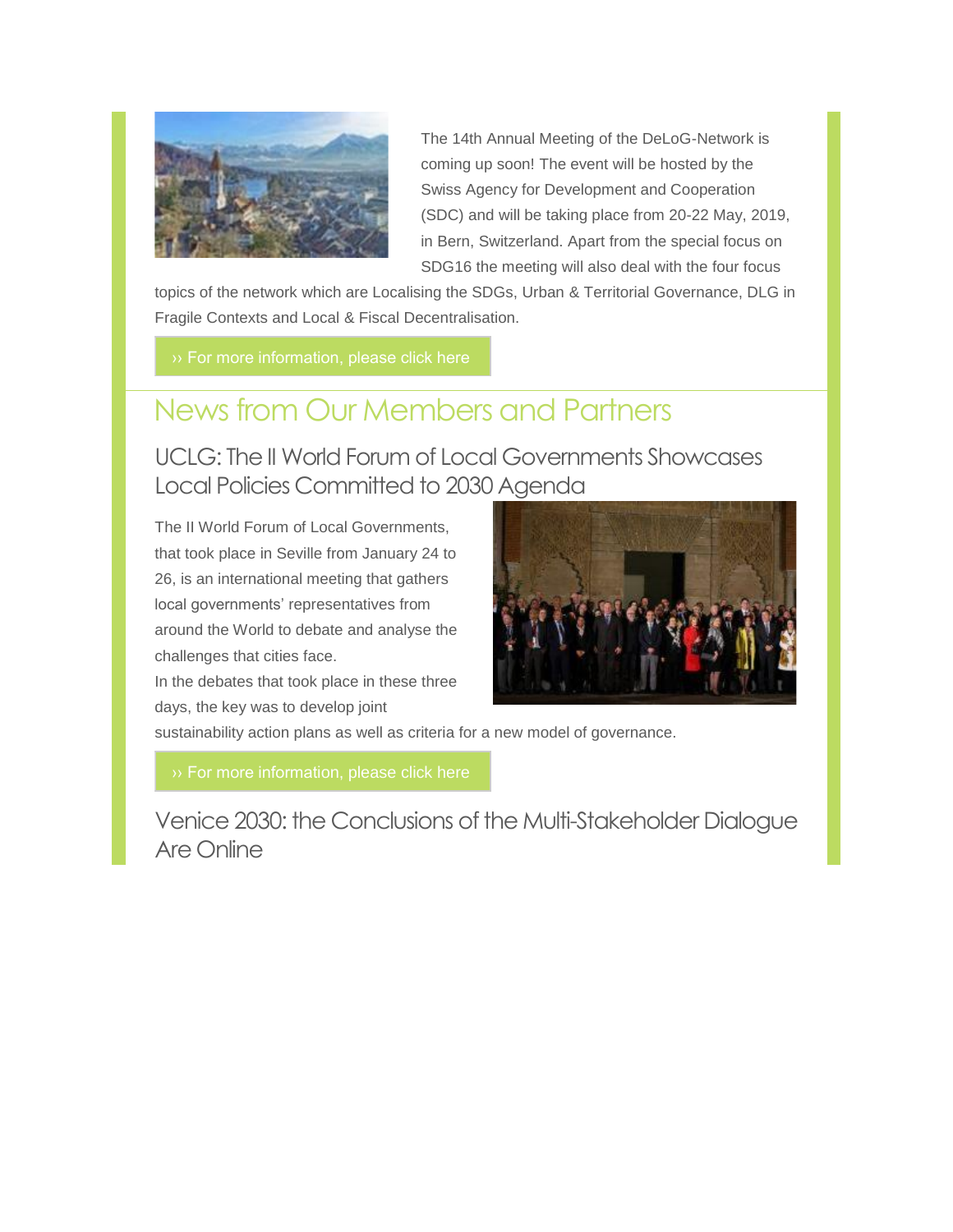The conclusions of the November 'Venice City Solutions 2030-Financing the SDGs at the local level' event have just been published by the organisers PLATFORMA, AICCRE, UN-Habitat, UNCDF, UNDP and UCLG. More than 100 representatives of local, metropolitan and regional governments, as well as national governments, UN agencies and development banks, participated in this event, financially supported by PLATFORMA and the United Nations Advisory Committee of Local Authorities (UNACLA).



16 - 17<sup>th</sup> November 2018

# Localise SDGs: Mobilising Indonesia's Local Governments for Sustainable Development

Recognising the important connection between SGDs and national development, Indonesia took a significant step by enacting the Presidential Decree no. 59/2017 in July 2017, which led to the establishment of the national governance structure and mechanisms for SDGs. It also underlines the indispensable roles of local



governments in this endeavour. In order to support Indonesia's efforts in this regard, UCLG ASPAC launched a flagship project called 'LOCALISE – Leadership, Ownership and Capacity for Agenda 2030 Local Implementation and Stakeholders Empowerment'. The project directly contributes to Indonesia's aim to scale up its SDGs-related work nationwide.

The World Summit of Local and Regional Leaders Will Be Celebrated from 11 to 15 November 2019 in Ethekwini-Durban (South Africa)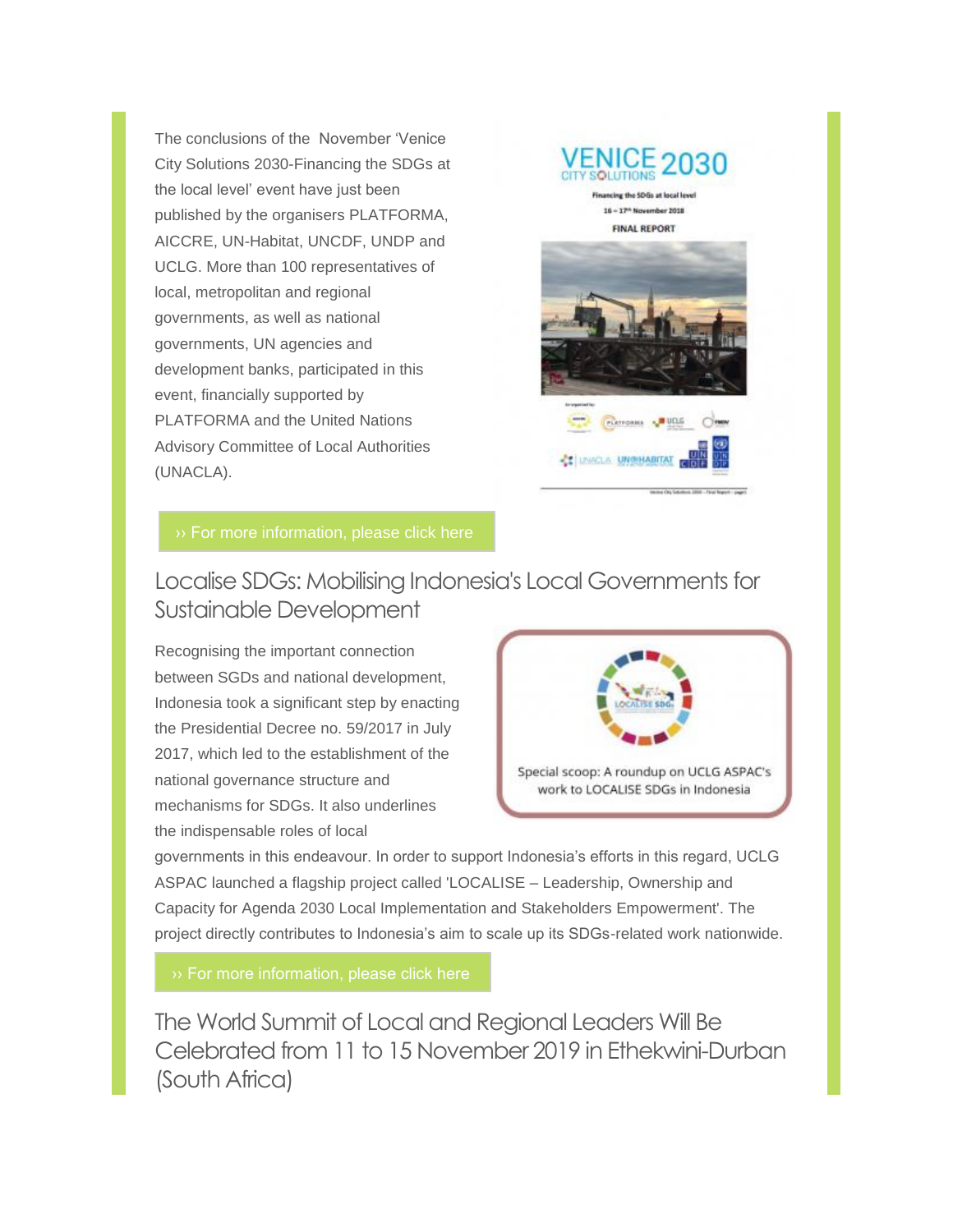Held every three years, the United Cities and Local Governments Congress, commonly known as 'World Summit of Local and Regional Leaders', is a unique event, a model for all local and regional leaders. Over its last editions, this event has taken



on huge importance throughout the international community, having become a key meeting on the agenda of local and regional governments around the world.

The UCLG World Congress brings together over 3000 civil society, business and academia representatives, who come from cities, metropolis and regions around the globe to exchange ideas with their international counterparts.

# Additional News

Launch of the World's First Voluntary Local Review (VLR) Online Platform

The Voluntary Local Review (VLR) is an international initiative in which the local government voluntarily reviews the status



of its efforts on the SDGs and publishes the results as a comparable report. IGES shared VLR reports at HLPF 2018 and received a great deal of positive feedback. Subsequently, on 25 March, the 'VLR Lab' was launched as the world's first Voluntary Local Review online platform offering comprehensive information.

## 10th Annual Global Forum on Urban Resilience & Adaptation

When: 26-28 June 2019 Where: Bonn, Germany Resilient Cities – The Annual Global Forum on Urban Resilience and Adaptation – is hosted every year in Bonn. For a decade, ICLEI Resilient Cities has been providing a global and open space



where local governments, researchers, businesses and civil society could meet as equals, contributing with their knowledge and expertise to the advancement of urban resilience. More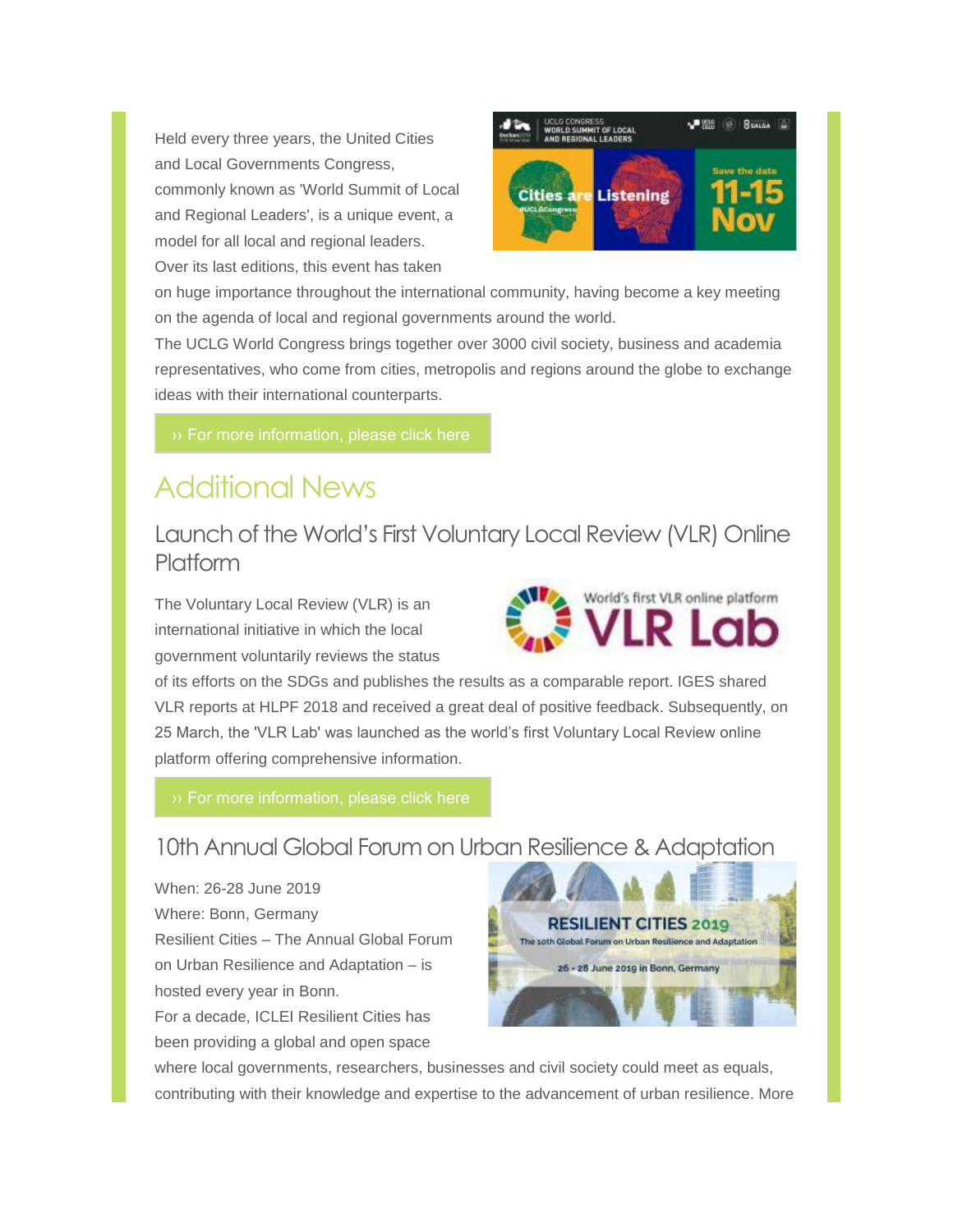than 500 participants and beyond 30 partners each year helped make Resilient Cities a milestone event connecting local government leaders and climate adaptation experts to discuss adaptation challenges facing urban environments around the globe.

### European Urban Resilience Forum



When: 25 June 2019 Where: Bonn, Germany Join the annual European Urban Resilience Forum, taking place back to back with Resilient Cities on 25 June 2019 in Bonn, Germany. The Forum will bring together leaders, practitioners

and stakeholders from European cities and regions of all sizes to discuss strategies and actions for adapting to climate change and building urban resilience. Participation is free of charge.

Venice City Solutions 2030 - Creating citizenship: the SDGs as an opportunity for all



When: 24-26 October 2019 Where: Venice, Italy

The second edition of Venice City Solutions 2030 will focus on the role of local and regional governments in creating active citizenship, and how the SDGs can facilitate this process in close cooperation with social and economic stakeholders, communities and civil society. The event will be jointly organised by UN-Habitat, UNDP and the Italian Association for CEMR and financially supported by Platforma.

The Tenth Session of III<br>the Warld Urban Farum

### 10th World Urban Forum



When: 08-13 February 2020 Where: Abu Dhabi, United Arab Emirates The World Urban Forum, which is convened by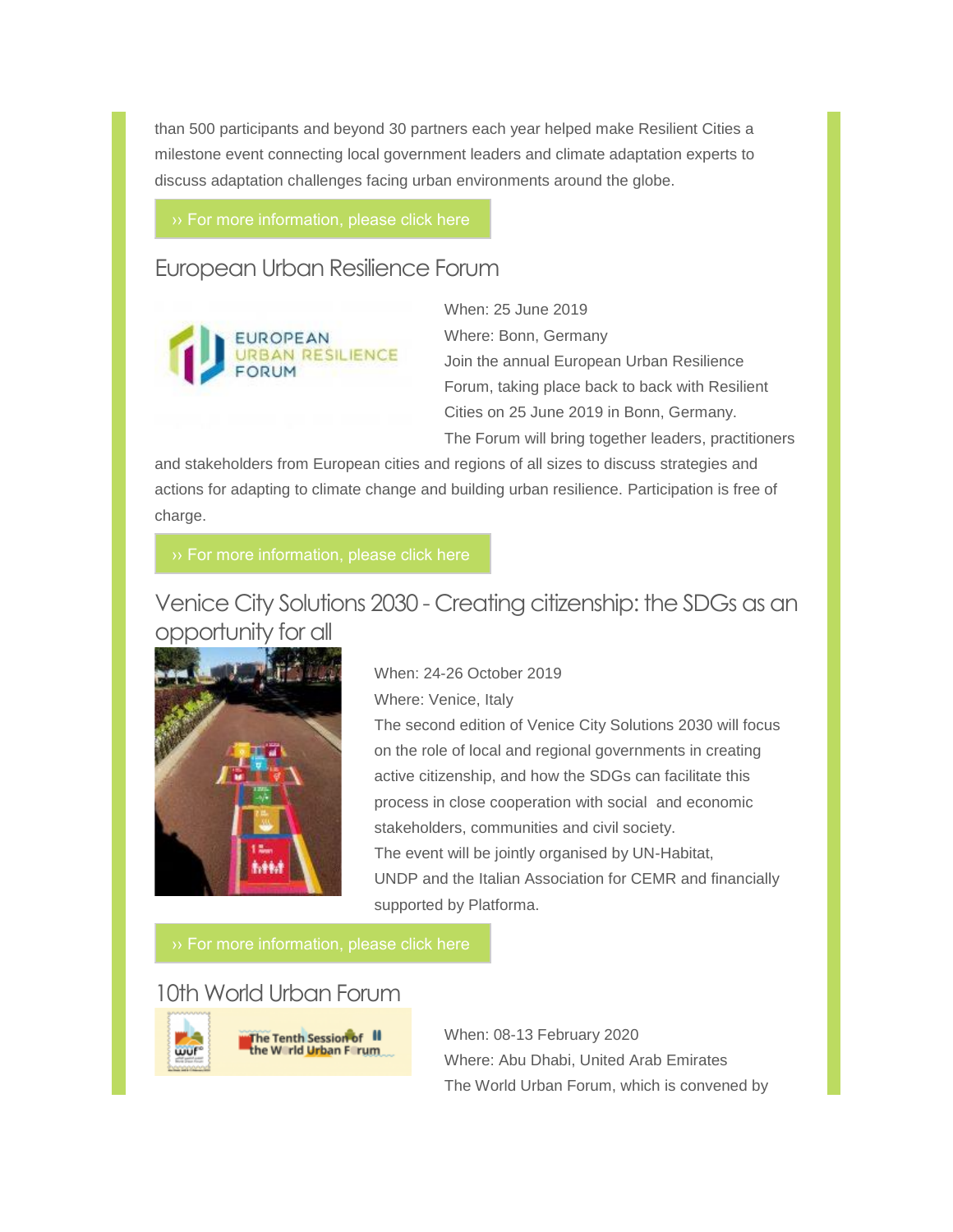UN-Habitat, is the world's most important conference on cities. As a non-legislative forum open to all, it provides the opportunity for thousands of participants involved in all aspects of urbanisation to share practices and knowledge on how cities are built, planned and managed.

In this ocassion, the Local Government Unit will be involved in supporting and enhancing local government participation. A number of spaces will be available to organise events in the Forum.

Courses



### Swiss Peace

›› CAS Civilian [Peacebuilding](https://www.swisspeace.ch/continuing-education/postgraduate-programs/civilian-peacebuilding-essentials) Essentials Program

Date: September 2019 - August 2020 Apply by: 30 June 2019 Place: Basel, Switzerland

#### [›› CAS Religion, Peace & Conflict](https://www.swisspeace.ch/continuing-education/postgraduate-programs/religion-and-konflikt)

Date: September 2019 - August 2020 Apply by: 30 June 2019 Place: Basel, Switzerland

›› [Dealing with the Past & Conflict](https://www.swisspeace.ch/continuing-education/postgraduate-courses/dealing-with-the-past-and-conflict-transformation-course)  Transformation Course

Date: 09 - 13 September 2019 Apply by: 15 July 2019 Place: Basel, Switzerland

# **German Institute** for Human Rights

German Institute for Human Rights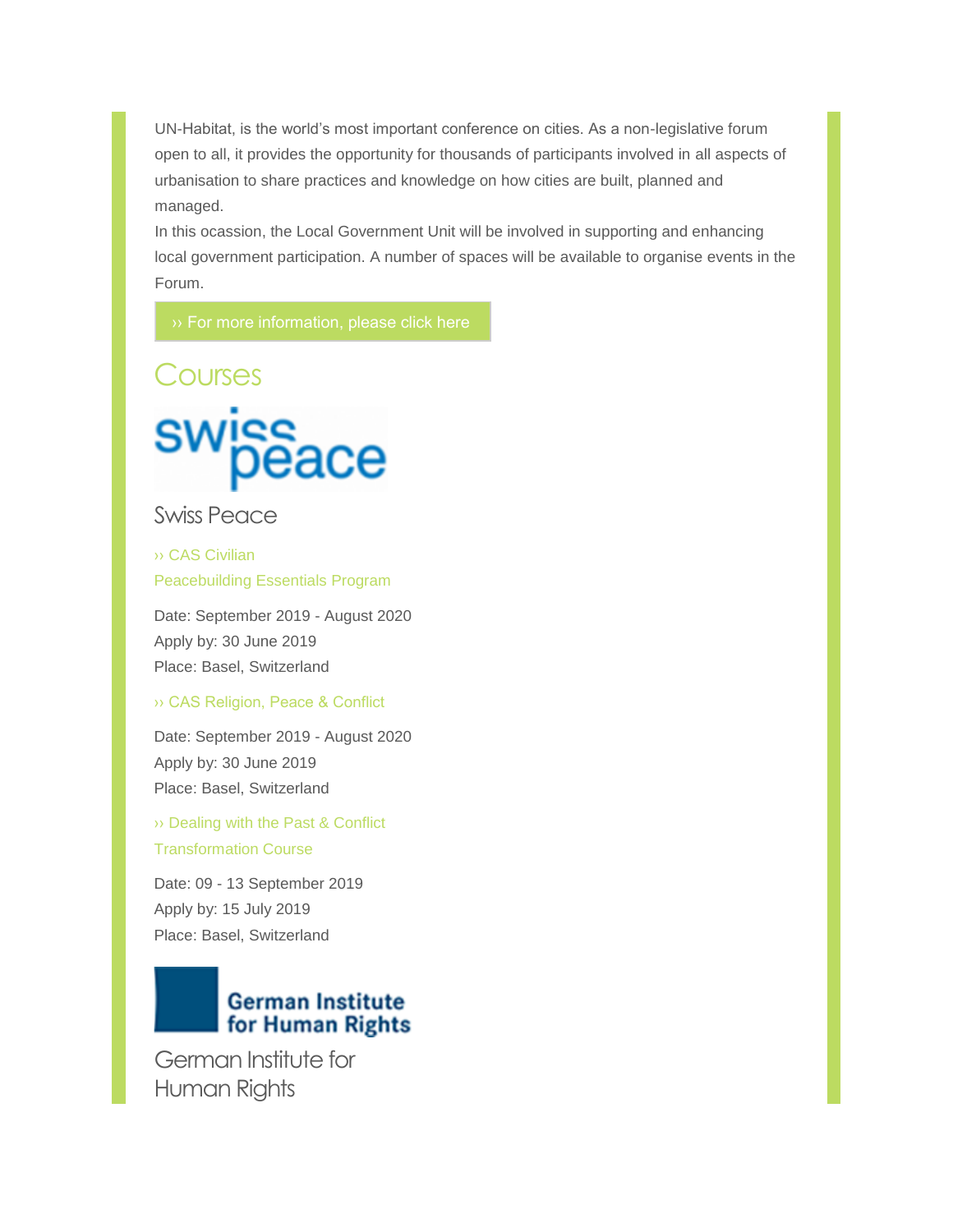›› Online Course: [Human Rights in Development](https://bonnsustainabilityportal.de/de/2019/04/german-institute-for-human-rights-self-paced-e-learning-course-human-rights-in-development-cooperation/)  **[Cooperation](https://www.humanrights4dev.org/)** 

Date: Ongoing Place: Online

- The Hague Academy for local governance

# The Hague Academy

[›› Summer Course:](https://thehagueacademy.com/blog/2018/04/summercourse-sustaining-peace-and-local-governance/) Sustaining Peace and Local Governance

Date: 1-5 July 2019 Apply by: 7 June 2019 Place: The Hague, Netherlands

[››](https://delog.org/web/mailster/11584/00000000000000000000000000000000/aHR0cHM6Ly90aGVoYWd1ZWFjYWRlbXkuY29tL2Jsb2cvMjAxOC8wNC9pbmNsdXNpdmUtc2VydmljZS1kZWxpdmVyeS10aGUtc2Rncy8) [Summer Course:](https://thehagueacademy.com/blog/2018/04/2019-summercourse-decentralisation-sdgs/) Localising the SDGs

Date: 1-5 July 2019 Apply by: 24 May 2019 Place: The Hague, Netherlands

Studies and Publications Local Governance and Decentralisation Sub-National Governments in Africa: Situation and Challenges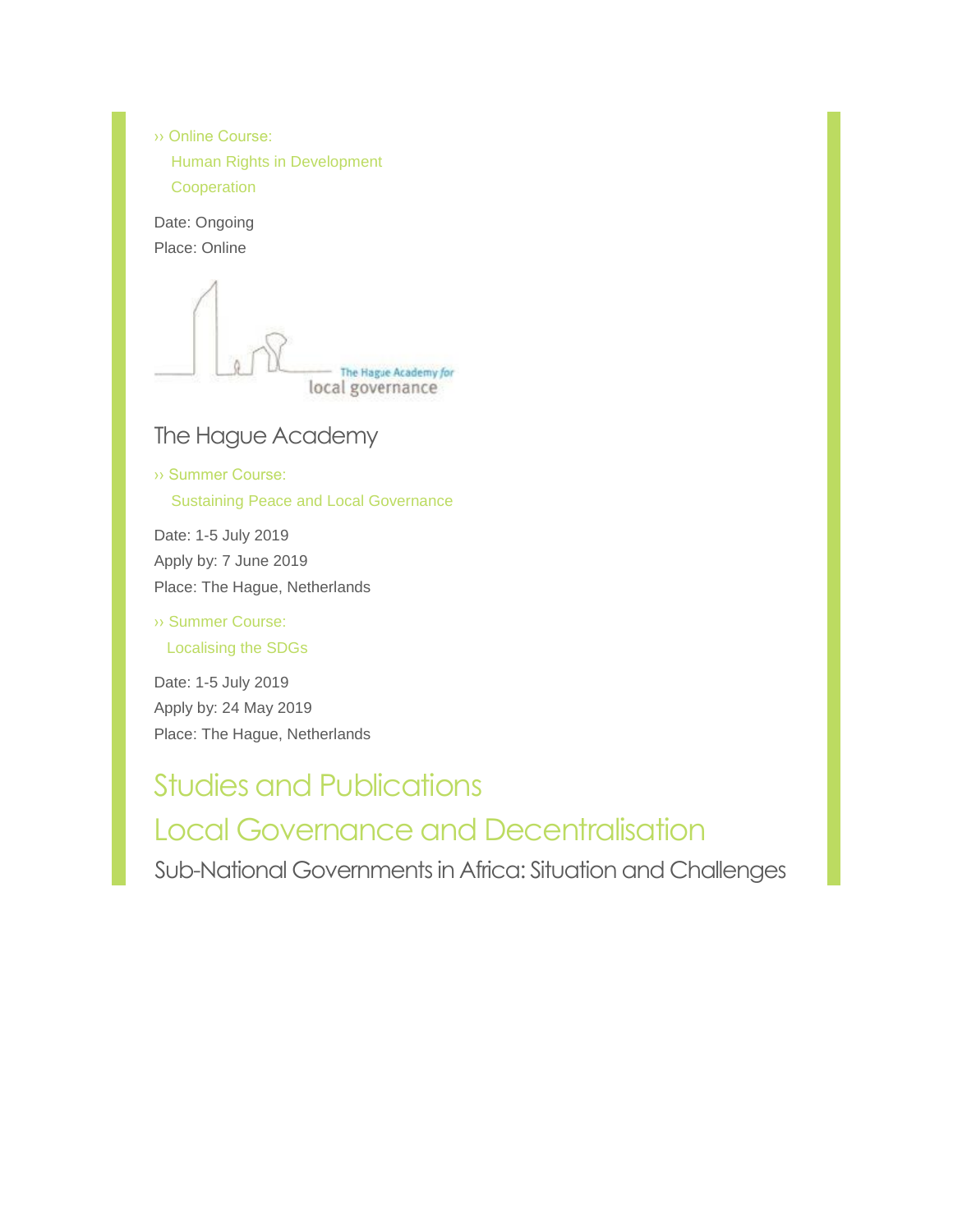

#### **UCLG Africa, 2018**

In all regions of Africa, the principle of self-government translates into a transfer of competencies previously exercised by central governments to sub-national governments. These bodies, within the framework of the exercise of these competencies, benefit from the legal persona and the financial autonomy necessary for the good fulfilment of their public missions. Although there are often large differences between African countries in terms of local government's competencies, their definition has been an important aspect of decentralisation policies. This paper

attempts to provide precise answers to questions on the quantity, regional distribution of the sub-national governments in Africa, as well as analyse leeway offered to them by their central governments.

Seeding Change - Enabling Local Governments and Key Influencers across Asia to Learn, Share and Collaborate on Strengthening Governance



Gender Equal Cities

#### **LOGIN Asia, 2019**

This booklet captures a view of the many ways in which LOGIN has contributed to creating a more vibrant space for citizens and local governments in Asia. It showcases how transformation is enabled once peers across borders commit themselves to partnerships that are grounded in experiential learning.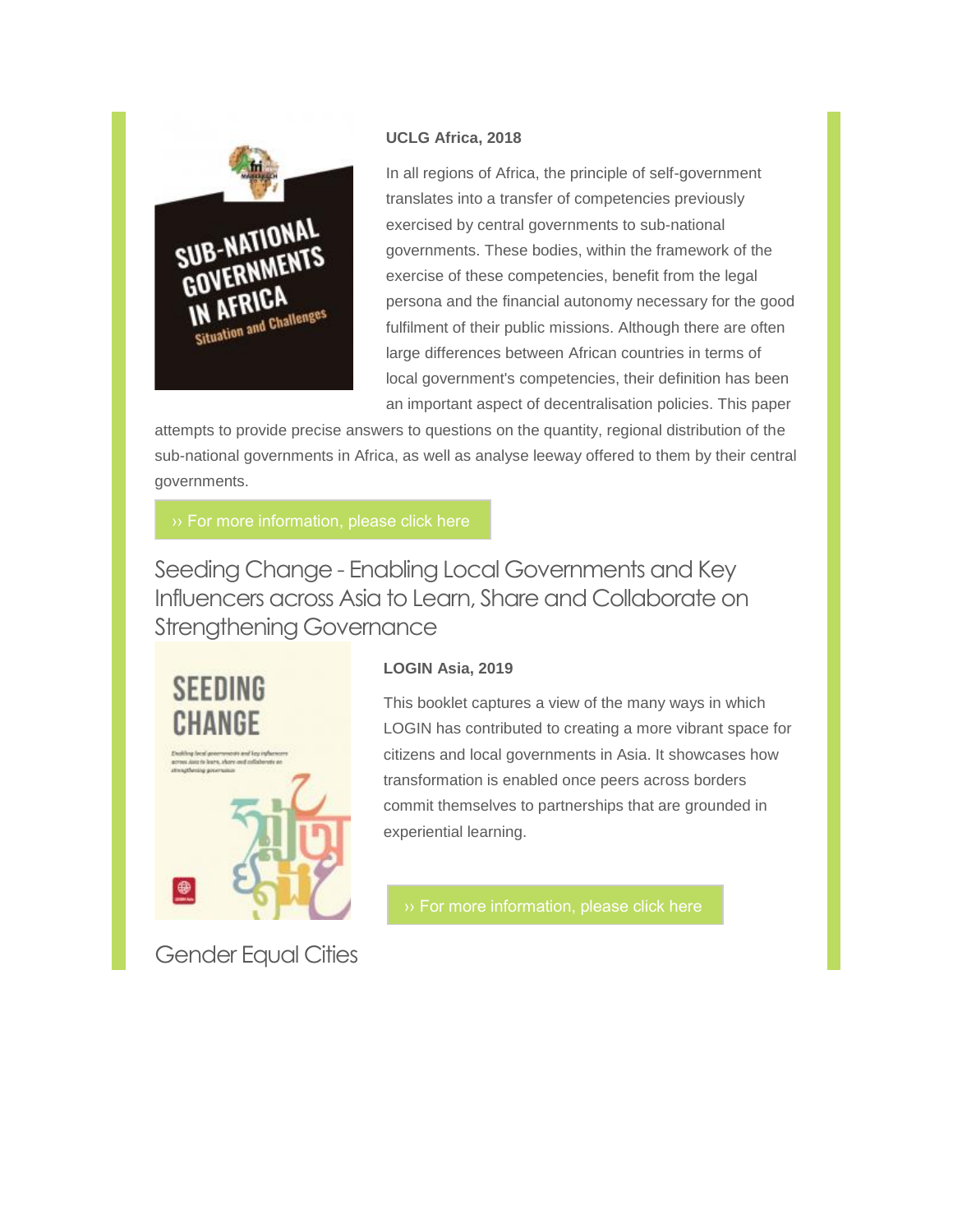

#### **Urbact Knowledge Hub, 2019**

This Urbact report shows how creating space for women's voices, needs and capacities is a necessary step towards building thriving cities. The report themes mirror city departments and sectors, providing practical guides for professionals who work both in specific policy-areas and across sectors. It is relevant for citizens and citizen organisations too, to help them them inspire and support their local administrations.

# Decentralised Cooperation in the Mediterranean and the Middle East



#### **The Tuscany Region & PLATFORMA, 2019**

The Tuscany Region and PLATFORMA have recently published a mapping of Italian decentralised cooperation projects in the Mediterranean and in the Middle East. It combines a quantitative analysis on the data relating to all cooperation projects promoted in the Mediterranean basin and a qualitative survey on some of the most significant experiences in this area.

# Fragility ● Post-conflict settings ● Migration

Paths between Peace and Public Service - A Comparative Analysis of Public Service Reform Trajectories in Postconflict **Countries**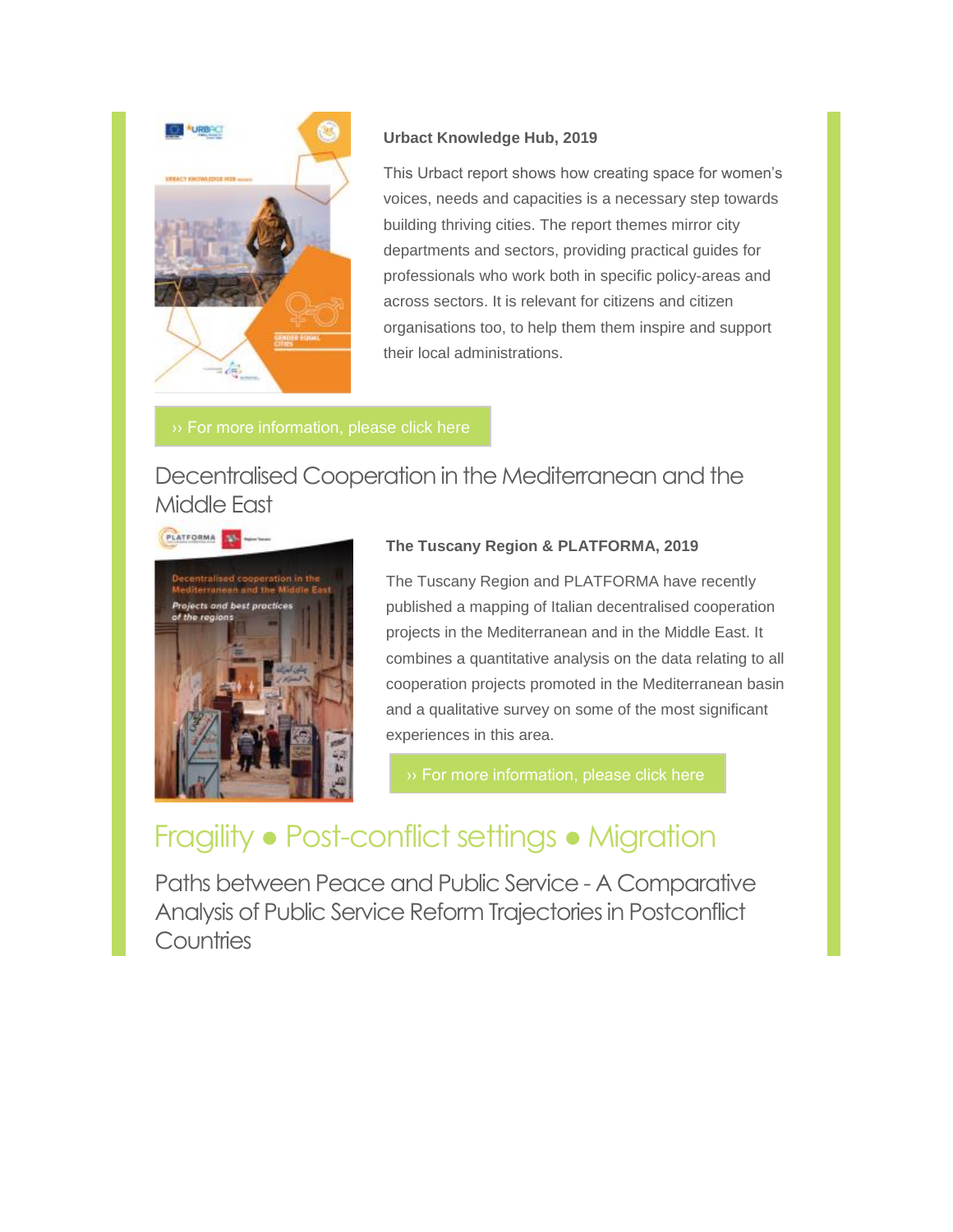

#### **World Bank, 2019**

A new World Bank study aims to answer the question: 'Considering the short-term compromises, what is the best approach to rebuilding public services in post-conflict settings?' Paths between Peace and Public Service compares public service reform trajectories in five countries - Afghanistan, Liberia, Sierra Leone, South Sudan, and Timor-Leste - in the aftermath of conflict. The report investigates four crucial issues: size and composition of the public service; pay reforms; public service management

bodies; and parallel structures.

# Fiscal Decentralisation ● Local Finance

Gender and the Formal and Informal Systems of Local Public Finance in Sierra Leone



#### **ICTD, 2018**

#### Gender and the Formal and **Informal Systems of Local Public Finance in Sierra Leone**

| In closed water, activeds probabilized research<br>warehouse man regar to superior ow to<br>principal and and restrictions to detect in the partner<br>is retribined in address permits interpolled. This<br>harms of question the also has moved                                                                                                                                                                                                                                                                                                                                                                                                                                                                                                                                   | Mathashi wast dista:<br>This probably cruckens come of finance major government<br><b>Public conclusion are classified and</b><br>scottis in assisted single political disease as a con-                                                                                                                                                                      | <b>BECAMERA</b><br>and a fish and read<br>anniel, pol<br>and eventual<br><b><i><u><u>ATA PERSON</u></u></i></b><br>la ser de Argilio en<br>ooking in the &<br>Angel of Green<br>mainsea, both<br><b><i><u>Color General</u></i></b><br><b>All Service Real</b> |
|-------------------------------------------------------------------------------------------------------------------------------------------------------------------------------------------------------------------------------------------------------------------------------------------------------------------------------------------------------------------------------------------------------------------------------------------------------------------------------------------------------------------------------------------------------------------------------------------------------------------------------------------------------------------------------------------------------------------------------------------------------------------------------------|---------------------------------------------------------------------------------------------------------------------------------------------------------------------------------------------------------------------------------------------------------------------------------------------------------------------------------------------------------------|----------------------------------------------------------------------------------------------------------------------------------------------------------------------------------------------------------------------------------------------------------------|
| or laudier nings some approve it to<br>End principles is that policy of willed each.<br>se smed e tiña jalurga ampiraj<br><b>Imagina sumas inkalamiaus smil. anka</b> s<br>prederington fiscates or lawyer and<br>winnia dal, wataatidasi                                                                                                                                                                                                                                                                                                                                                                                                                                                                                                                                           | This fair urban installationizes<br>seminated to 2013 and 2017 capture-for<br>with sings it by aid builty partners<br>WA & Mortel Attravelet/pickl, or will<br>to be pair you reflect to the model of<br><b>POASTATI AT TO SALE</b>                                                                                                                           |                                                                                                                                                                                                                                                                |
| THE ROOM LEVEL DIRECTED THE NAME OF<br>artist comme interest solicite nutriens in<br>the discover substitute of anticipan 1 applicated<br>that actuals do not pay significant amounts in<br>as are system for more sumplex optioning<br>If you'll picky finance but affect interest in<br><b>EASYSTEM GOVERN IT GOVERNS TRUCKER</b><br>Greaters has non and parties in realism<br>WAS SURFACE DAVID LANDAL RIMOGE DRIVINGS<br>altit tomarana kitaman andarra iti paleri<br>Now on 1 Automotive arrange has the<br>decided on by will prode scale medi-<br>by a student of the district deadling for<br>www.alestinuturies.com and closes age<br>Or jednik naturalni ili grodilist, interdingi te-<br>mahasisatna anar tada, and emonso sked.<br>tels produced refinent acids Begrew | <b>Cancers' house among abundances and</b><br>Warverse solicited in 2018 and 2011<br>completions include value.                                                                                                                                                                                                                                               |                                                                                                                                                                                                                                                                |
|                                                                                                                                                                                                                                                                                                                                                                                                                                                                                                                                                                                                                                                                                                                                                                                     | THE SERVICE RESISTING IN THE REAL PROPERTY.<br>creatively size free factories.                                                                                                                                                                                                                                                                                |                                                                                                                                                                                                                                                                |
|                                                                                                                                                                                                                                                                                                                                                                                                                                                                                                                                                                                                                                                                                                                                                                                     | INCREASE UNE BUYDES AFTER<br>powersome by some<br>ains from this rise paper that provis that<br>smost decaders allocate, a story entert songsuinter<br>affre population, and expectate railing<br>веза управил, тюритарав верхня<br>primited beauty of furnishment<br>Thropia holadadi rausahalaku pay Hosed<br>strike alan memberat lasten. His said linnade |                                                                                                                                                                                                                                                                |

This ICTD Research in Brief is a two-page summary of ICTD Working paper 87 by Vanessa van den Boogaard. This series is aimed at policy makers, tax administrators, fellow researchers and anyone else who is big on interest and short on time. In recent years, activists and policyoriented researchers have begun to explore how tax policy and administration reform may serve to reinforce or address gender inequities. The majority of research in this area has focused on taxation in high-income countries; it is thus

unsurprising that policy-oriented work has tended to think about tax and gender through a narrow, westernised lens, which predominately focuses on formal taxes, administration, and institutions.

Fiscal Decentralisation Indicators for South-East Europe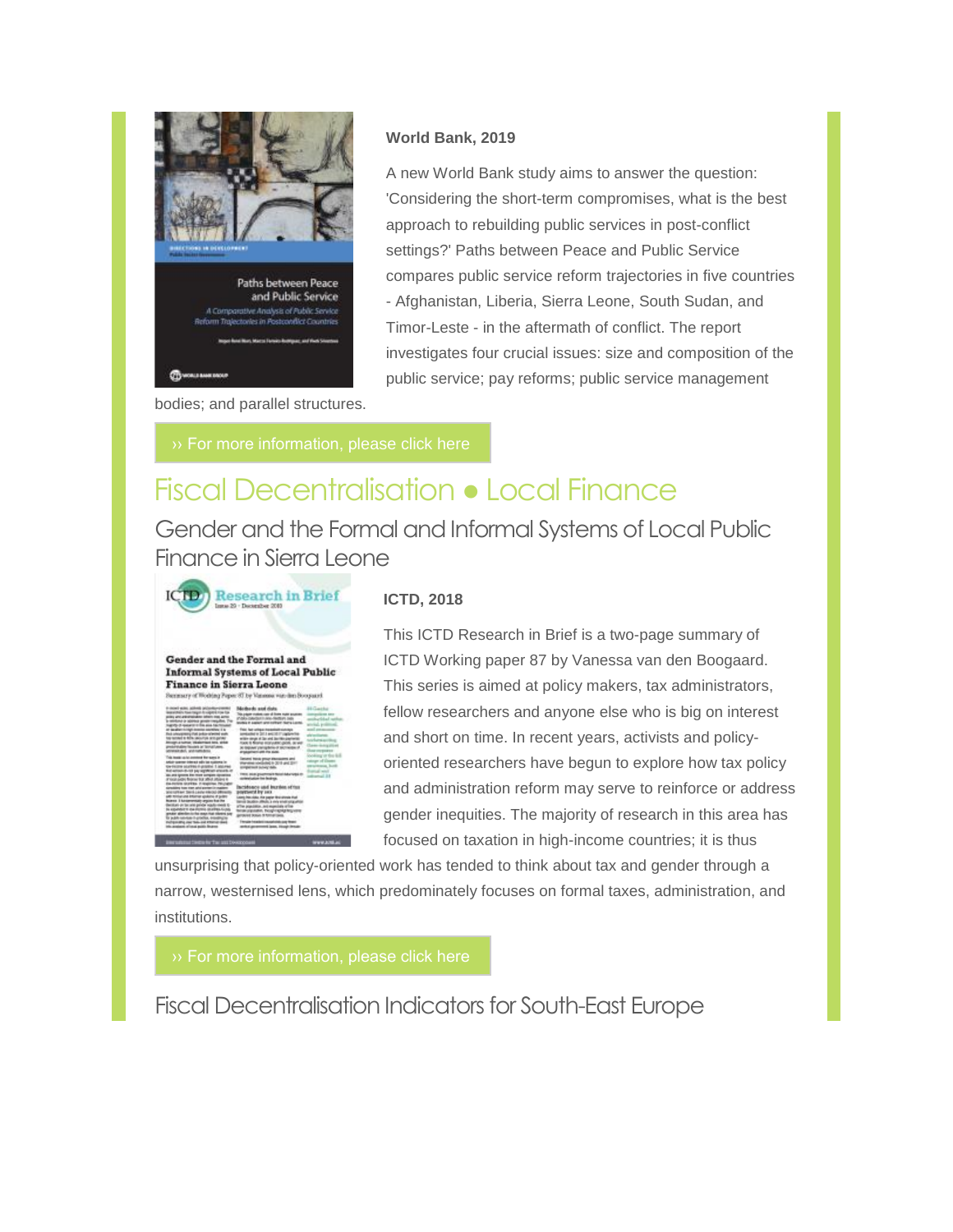

### **NALAS, 2018**

The Network of Associations of Local Authorities of South East Europe (NALAS) has published the seventh edition of its Fiscal Decentralisation Report aimed at providing policymakers and analysts with reliable comparative data on municipal finances and up to date information on intergovernmental fiscal relations in South–East Europe. The report provides an overview of the structure and

functions of municipal governments in the region, examines selected indicators of macroeconomic performance and fiscal decentralisation and focuses on the evolution of intergovernmental finances in each NALAS' member country or entity.

# Blended Finance in the Poorest Countries - The Need for a Better Approach



#### **ODI, 2019**

This report aims to provide hard evidence to inform the discussion on the role of blended finance in plugging the SDG financing gap in developing countries by: reviewing the amounts of private finance mobilised and estimating leverage ratios to assess the scale and potential of blended finance, analysing the blended-finance landscape of country groups and economic sectors, focusing on lowincome countries (LICs), where the need for additional finance is greatest, and identifying factors likely to

constraint blended finance's potential there.

Equity Budgeting Tool - How to Analyse Equity in Public Budgeting and Contribute to Leaving No One Behind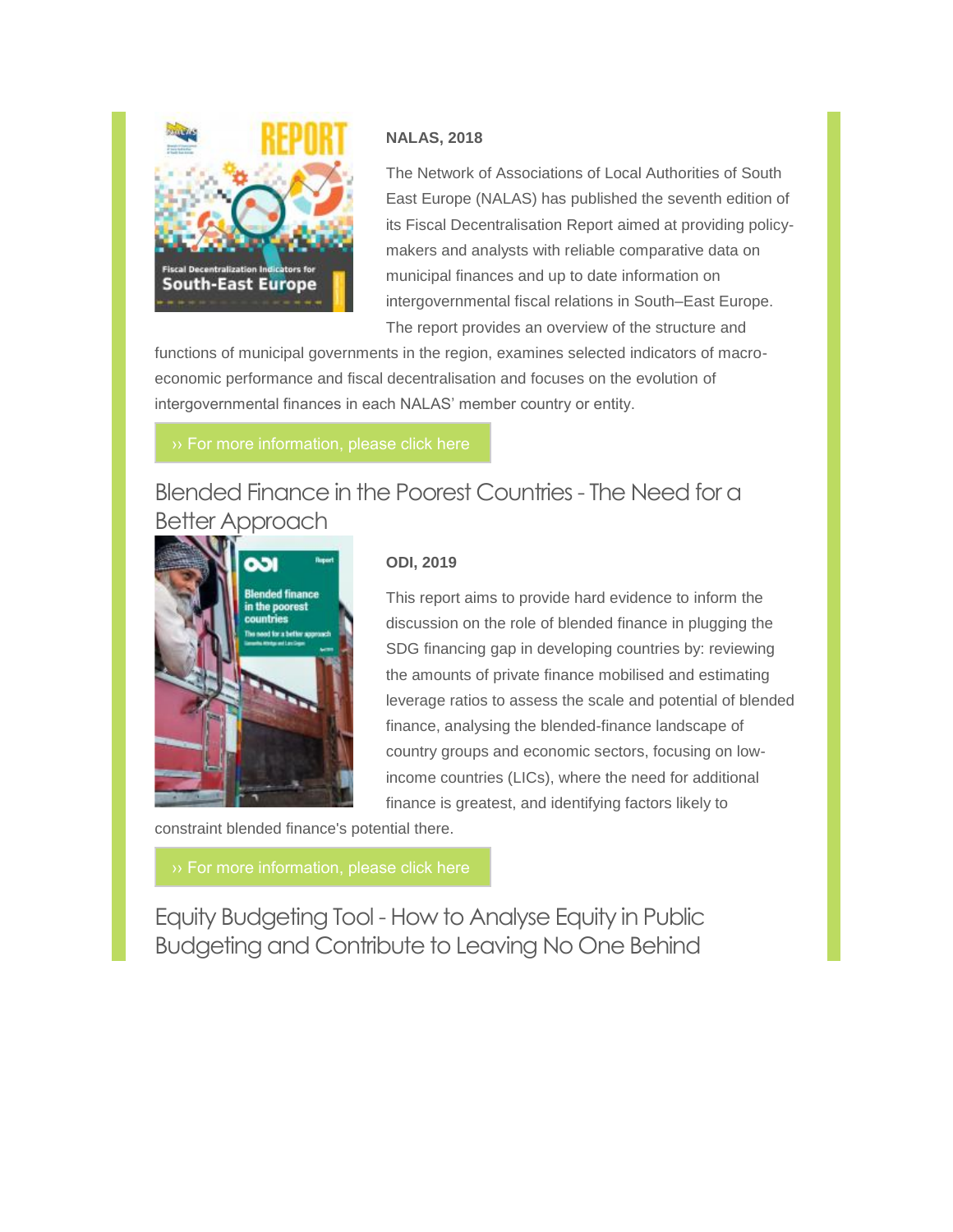

#### **GIZ, 2019**

Equity issues are high on the international policy agenda through the principle of "Leaving no one behind" of the Agenda 2030 as well as Sustainable Development Goal 10 "Reduce inequality within and among countries". The publication at hand aims at contributing to this endeavour by presenting the role of Good Financial Governance and more specifically public budgeting can play in that regard. The aim of the Equity Budgeting Tool (EBT) is to provide practitioners with the necessary core understanding of equity, but more so offer a generic framework to analyse to

what extent the reduction of inequality is reflected in the drafting and the execution of public budgets.

# The Local Business Environment and Decentralised **Cooperation**



#### **PLATFORMA, 2019**

National business environment reform does not always lead to an improvement of business conditions at the local level, but through decentralised cooperation, local and regional governments can lead reforms that support business growth, create jobs and drive innovation, writes Simon White in a new study published by PLATFORMA. The first objective of this study is to show that improving local business environment requires building the capacity of local and regional governments in partner countries and promoting decentralisation reforms. The second objective is

to show the potential contribution of decentralised cooperation to help local and regional governments undertake business environment reforms and advocate for decentralisation reforms.

2030 Agenda ● Localising the SDGs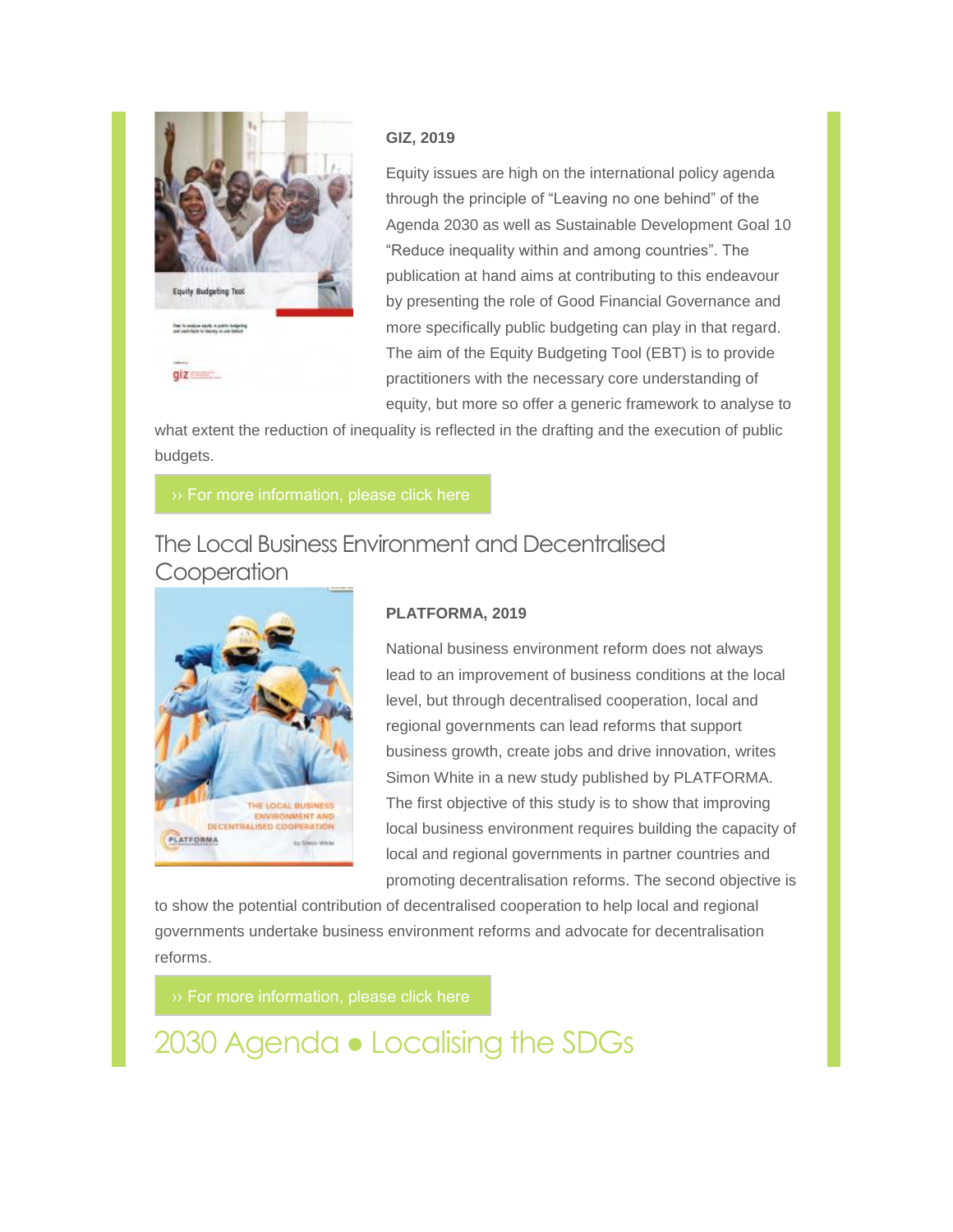# Equity-Focused, Gender-Responsive Evidence: a Blind Spot in VNR Reporting

#### **IIED, 2019**

Analysis of the voluntary national reviews (VNRs) found that, although monitoring is strong, evaluation receives almost no attention. VNR reporting is not incorporating evaluative evidence, particularly equityfocused and gender-responsive evidence. Access to disaggregated data is a core challenge to tracking progress. Nevertheless, countries are actively looking for solutions, recognising that gender equality is an enabler and accelerator in achieving all the SDGs. Equity-focused, gender responsive implementation, assessment and evaluation of the 2030 Agenda offers an opportunity for transformative change to achieve gender equality and equity in the SDGs era and beyond.



### World Water Development Report 2019

#### **UN-Water, 2019**

The United Nations World Water Development Report 'Leaving no one behind' launched 19 March 2019 during the 40th session of the United Nations Human Rights Council (UNHRC), and in conjunction to the World Water Day, demonstrates how improvements in water resources management and access to water supply and sanitation services are essential to addressing various social and economic inequities, such that 'no one is left behind' when it comes to enjoying the multiple benefits and opportunities that water provides.

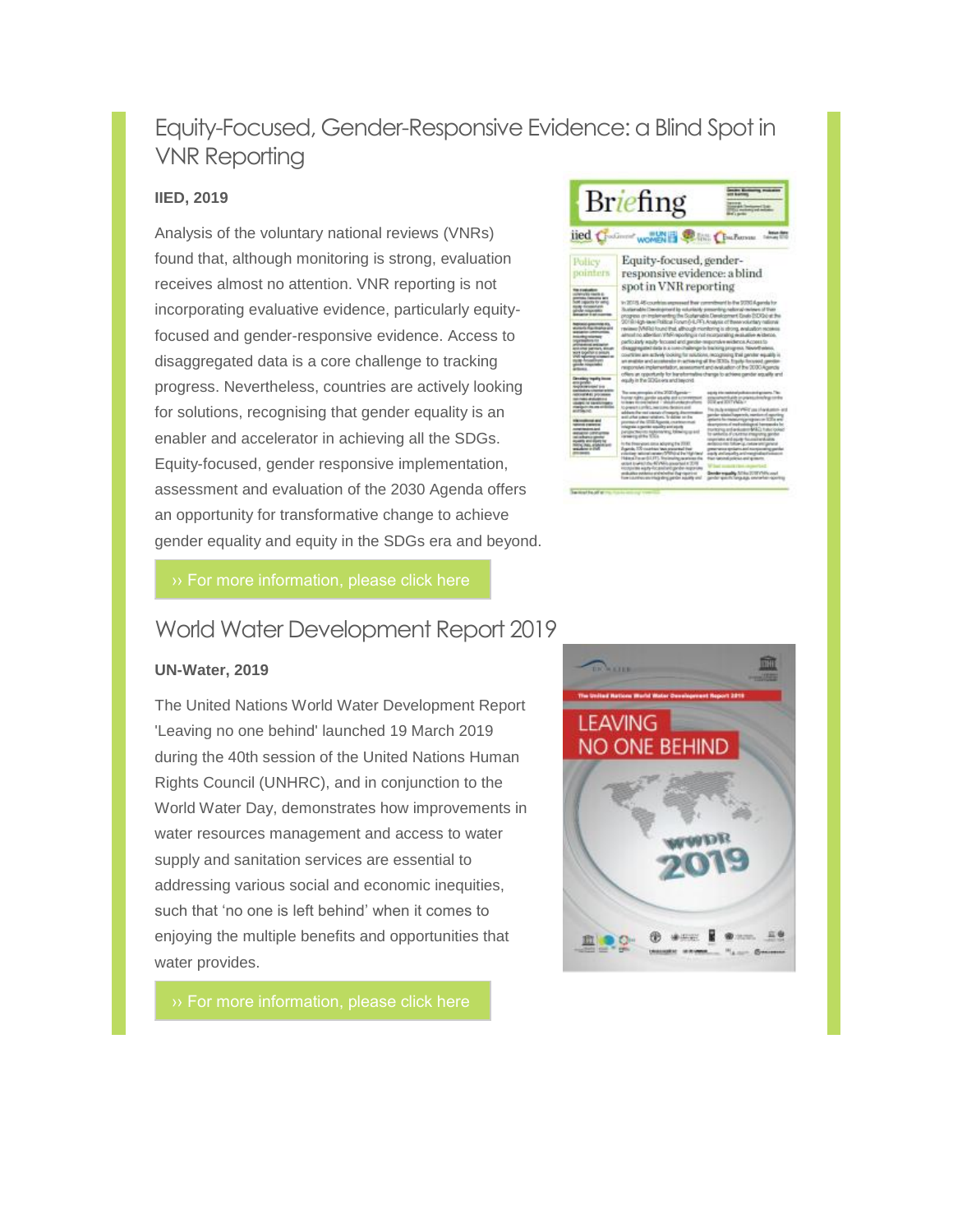Localisation of the 2030 Agenda in Mexico: Systematisation of the Installation and Operationalisation of the 2030 Agenda Follow-Up and Implementation Bodies

### **UNDP Mexico, 2019**

In this publication, UNDP presents the status of the localisation of the 2030 Agenda at the subnational level in Mexico. In particular, it seeks to systematise the installation and operationalisation process of the 2030 Agenda Follow-up and Implementation Bodies at the state level in order to generate greater understanding regarding the design and potential of these bodies, as well as the challenges they face. In addition to inviting critical reflection on the actions that Mexico is promoting in this field, this publication serves as an instrument of South-South cooperation,



being particularly useful for countries with a federal system similar to that of Mexico.

# Urban & Territorial Governance

Translating Plans to Development - Impact and Effectiveness of Urban Planning in Tanzania Secondary Cities

#### **World Bank, 2018**

'Translating Plans to Development' is a study investigating the impact and effectiveness of urban planning on city spatial development in seven Tanzania secondary cities: Arusha, Dodoma, Kigoma, Mbeya, Mtwara, Mwanza, and Tanga. It was conducted in support of the Tanzania Strategic Cities Project.

[›› For more information, please click here](http://documents.worldbank.org/curated/en/300731546897829355/Translating-Plans-to-Development-Impact-and-Effectiveness-of-Urban-Planning-in-Tanzania-Secondary-Cities.pdf)



State of Local Economic Development Implementation in Africa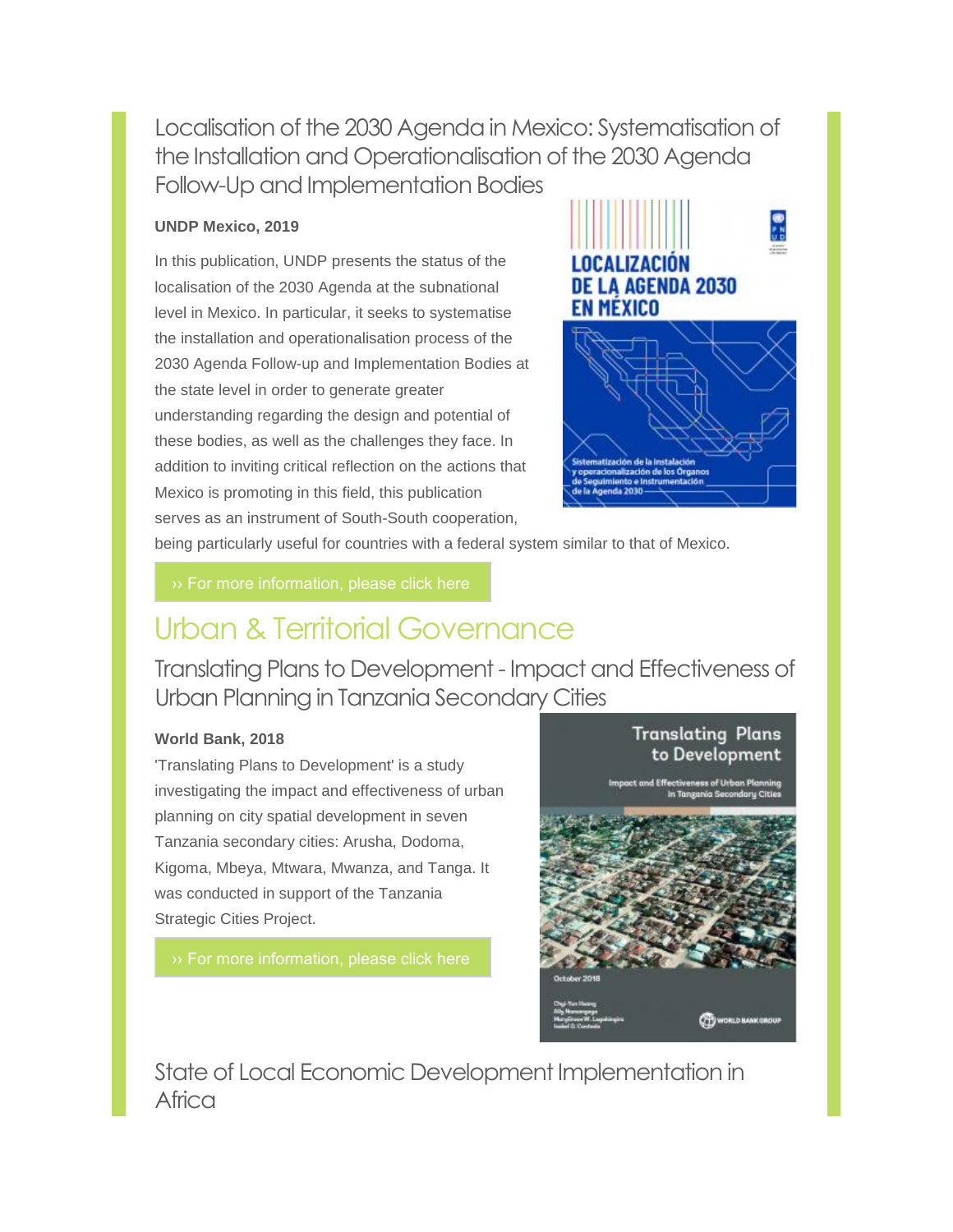#### **UCLG Africa, 2018**

This assessment of local economic development programmes and projects in Africa documents ongoing initiatives and innovations developed in Africa on Local Economic Development (LED), but also reports on emerging narratives and debates emerging from these experiments. The publication deals with the genesis and debates on local economic development in Africa, looks at the space, the territory and the time in the implementation of LED programmes and projects, and analyses the regional dimension of the five thematic axes and the twelve LED guiding principles.



Connecting Systems of Secondary Cities: How Soft and Hard Infrastructure Can Foster Equitable Economic Growth among Secondary Cities

#### **Cities Alliance, 2019**

The publication by Professor Brian Roberts provides a continuing narrative to Professor Roberts' 2014 work 'Managing Systems of Secondary Cities', which provided much-needed data on the changing trends of secondary cities and the role they can play in regional and national development. 'Connecting Systems of Secondary Cities*'* further explores the issues that strain equitable economic growth in cities, especially the role of soft and hard infrastructure to improve intercity connectivity.